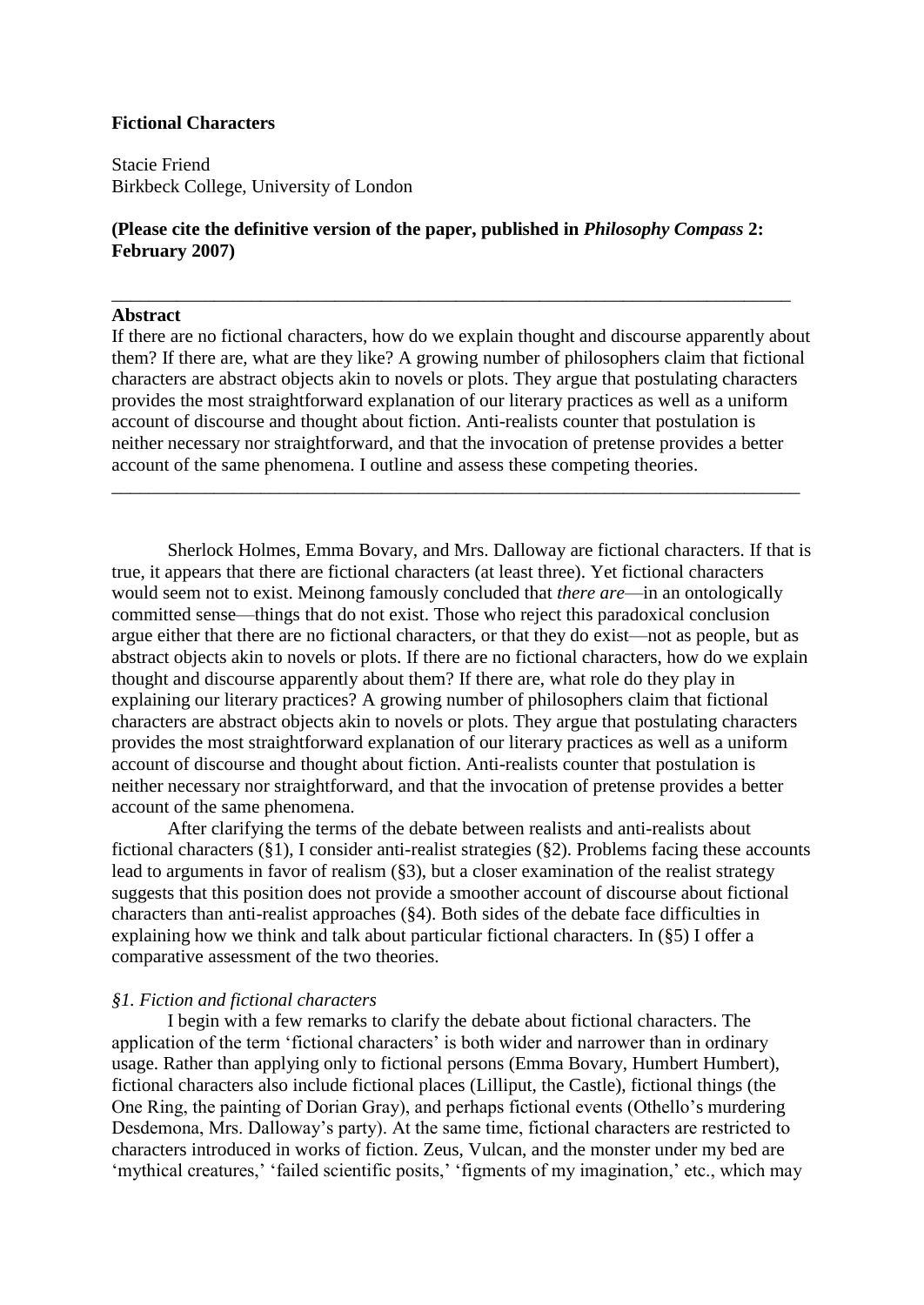or may not be covered by arguments concerning fictional characters. I use "fictional characters" in an ontologically neutral sense, reserving the term *fictitious objects* for realist posits.

Fictional characters may be described in great detail, as is Emma Woodhouse, or in very little, as are the stock characters of medieval morality plays (Everyman, Knowledge). Like Emma they may have names; like the governess in *The Turn of the Screw*, they may not. They may show up in different fictions, as does Odysseus in Homer's epics and Virgil's *Aeneid.* Indisputably real individuals who appear in fiction, such as Napoleon and London, are not fictional characters in the relevant sense. Now, there are various reasons one might deny that (say) the Napoleon of *War and Peace* is the real Napoleon. But given that it was certainly Tolstoy"s intention to write about the real Napoleon, and that there is no bar to imagining real individuals to be different from how they actually are, I assume that fictions can designate real individuals.

I do not offer a definition of fiction here; my examples include only paradigm instances of fictional texts, though the arguments extend to other kinds of fiction (e.g., movies). It would be impossible to proceed, though, without making some assumptions. I take for granted fictions are designed to prompt imaginings (they may do other things as well). Suppose I read that during a bloody battle, "Candide, trembling like a philosopher, hid himself as best he could during this heroic butchery" (Voltaire 1961, 20). I recognize that Voltaire is not asserting that this really happened; he is usefully construed as engaged in a kind of non-deceptive pretense that there is such a person who trembled and so on. In response, I am supposed to imagine—or make believe, or pretend—that Candide trembled. In this sense, fictions *prescribe* or *authorize* imaginings (Walton 1990). What with unreliable narrators, inconsistent characterizations, impossible plots, etc., it may be difficult to determine the content of a fiction or impossible to imagine it. It remains the case that the appropriate basic response to fiction is to imagine what is "fictionally true," according to the (or a) correct interpretation of the work.

While realism about fictional characters has a growing number of adherents, antirealism has historically been the standard philosophical position. Moreover, we ordinarily assume that fictional characters do not exist; indeed we sometimes use the term "fictional" as a synonym for 'nonexistent' or 'unreal.' Yet anti-realism faces important challenges. One is explaining the intentionality of thought: what are thoughts "about Candide" about, if there is no such individual? The recent debate has focused primarily on discourse about fictional characters. If there is no Hamlet, how can some statements about him, such as "Hamlet is melancholy" or "Hamlet is a fictional character," be true, while others, such as "Hamlet is upbeat" or "Hamlet exists," are false?

### *§2. Anti-realist strategies*

The debate over fictional discourse usually focuses on how to understand empty (nonreferring) names. Most philosophers accept that names in ordinary contexts are *directly referential:* the semantic content of the name is its referent, rather than a descriptive sense. If a name lacks a referent, it has no semantic content, and sentences containing it cannot express complete propositions. It would seem, then, that those sentences can be neither true nor false (or are possibly just false: see Braun 2005). Yet while one might agree that "Candide trembled" is not true *simpliciter*, it does seem to be true when understood as implicitly prefixed by a story operator such as "according to the fiction"—just as we take "Amy believes that Santa Claus is coming tonight" to be true though there is no Santa Claus. But if "Candide trembled" expresses no complete proposition, neither does the prefixed claim (there is no proposition such that *it* is so according to the fiction). The same applies to "Candide is a fictional character" and "Candide does not exist."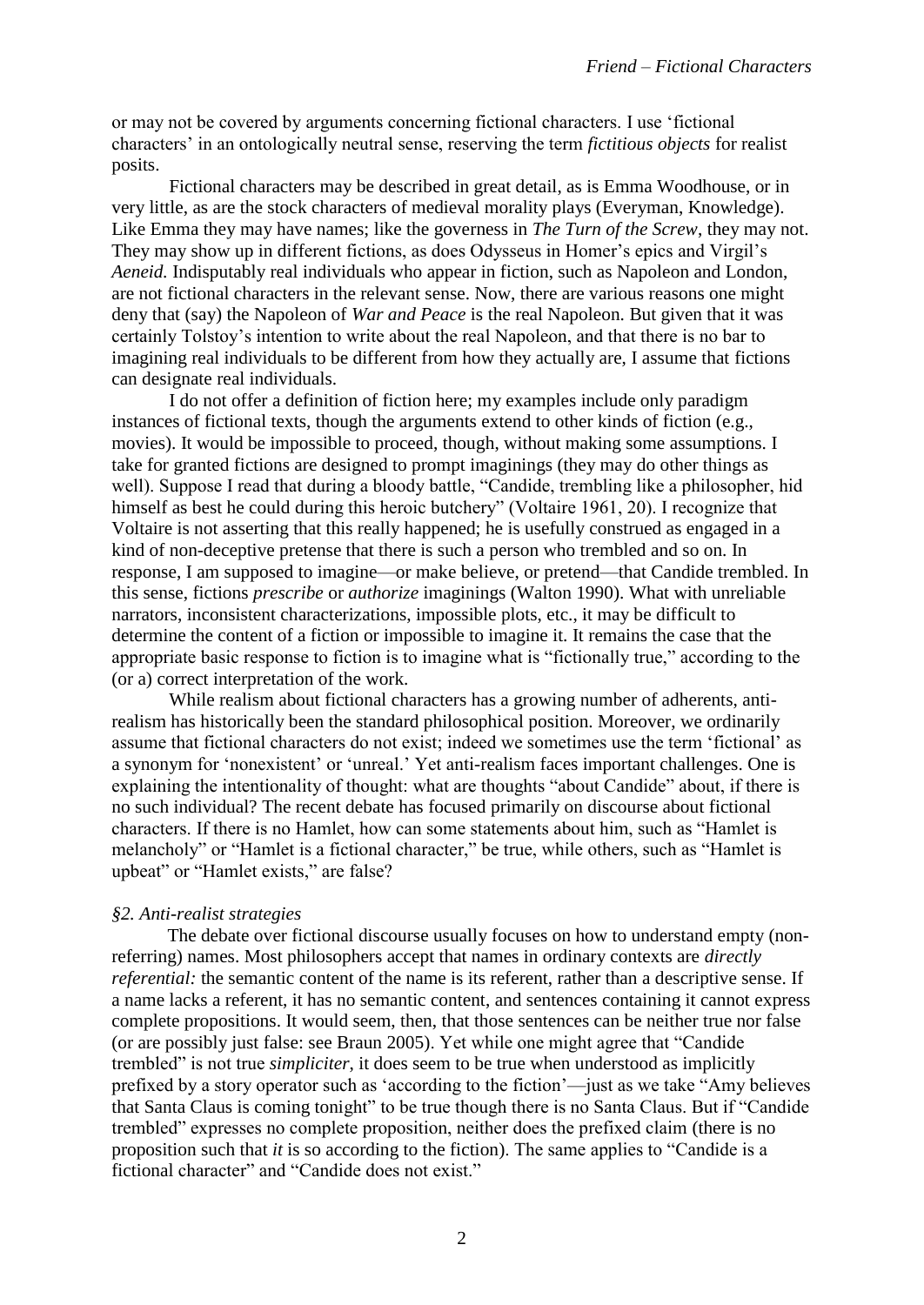Adopting some form of descriptivist or quantificational analysis of characters" names (Currie 1990; Lamarque and Olsen 1994) does not resolve the problem. In addition to the implausible assumption that names in fictional contexts function differently from names in other contexts, this approach applies only to statements prefixed by "in the story." Consider intensional transitive constructions ("I pity Anna Karenina"), transfictional comparisons ("Sherlock Holmes is more brilliant than Hercule Poirot"), and metafictional statements ("Hamlet is a fictional character"). Unlike "Candide trembled," none of these claims can be prefixed by a story operator. In fact the most difficult claims for the anti-realist to address do not involve names at all. These are statements that seem to quantify over fictional characters, such as "There are more flat fictional characters than round ones."

Apart from true negative existential claims ("Iago does not exist"), which are problematic on every theory and which I therefore ignore here, the realist claims to offer a unified account of all these types of fictional discourse. While the anti-realist who accepts referentialism can also offer a unified account, it is one on which no statements about fictional characters are literally true (Adams et al. 1997). This conclusion, though it might be correct, is unsatisfactory. If statements apparently about Hamlet are not really about anything, if nothing we say about Hamlet is true, what is the point of talking about him? The anti-realist owes us an explanation of the function of fictional discourse.

A standard anti-realist move at this stage is to say that in discourse about fictional characters, we engage in the *pretense* that there are such individuals for various purposes. This proposal, most closely associated with the work of Kendall Walton (esp. Walton 1990), flows directly from Walton"s conception of fictions as props in "games of make-believe." Suppose I read *The Portrait of a Lady*. In imagining that Isabel Archer marries Gilbert Osmond and thereby condemns herself to unhappiness; in pitying her; in exclaiming "Poor Isabel! She has ruined her life. I feel terribly sorry for her," I participate in a game in which James"s novel is a prop. Within the game, there is such person as Isabel to be pitied and talked about; in reality, there is not. My statements about Isabel are thus uttered in pretense and are not literally true. Instead they constitute moves in a game of make-believe prompted by the novel, which may be appropriate or inappropriate, depending on the (usually implicit) "rules" of the game.

Walton appeals to the concept of appropriateness to explain why talking about fictional characters can also be used for serious purposes, for instance conveying information about the content of a fiction. According to Walton, in uttering "Isabel married Gilbert" I assert that speaking thusly—engaging in the kind of pretense exemplified by the utterance is appropriate in the "official" game of make-believe authorized by James's novel (Walton 1990, 400ff). This analysis is driven, not by the need to accommodate empty names (*contra* Richard 2000), but by the view that participation in games of make-believe has explanatory priority for our discourse about fictional characters. Thus Walton offers exactly the same analysis of utterances containing referring names: in saying "Richard III had his brother Clarence murdered" (a historically false claim) one asserts that speaking thusly is appropriate in the game authorized by Shakespeare"s play. In either case, because it is in virtue of facts about the interpretation of the fiction that a given kind of pretense is appropriate, one can use the pretense to convey something true about fictional content.

This proposal may be understood in two ways. On one interpretation, the pretense enters at the semantic level. So "Isabel married Gilbert" *means* (roughly) that speaking thusly is an appropriate move in a certain game of make-believe; it is genuinely, but not literally, true. This semantic interpretation of fictionalism has been widely criticized, both for fictional discourse and for other domains (see Richard 2000; Stanley 2001). On a less controversial interpretation, "Isabel marries Gilbert" means whatever one"s standard semantic account says it means: perhaps an incomplete or "gappy" proposition of the form "*x* married *y*." If there is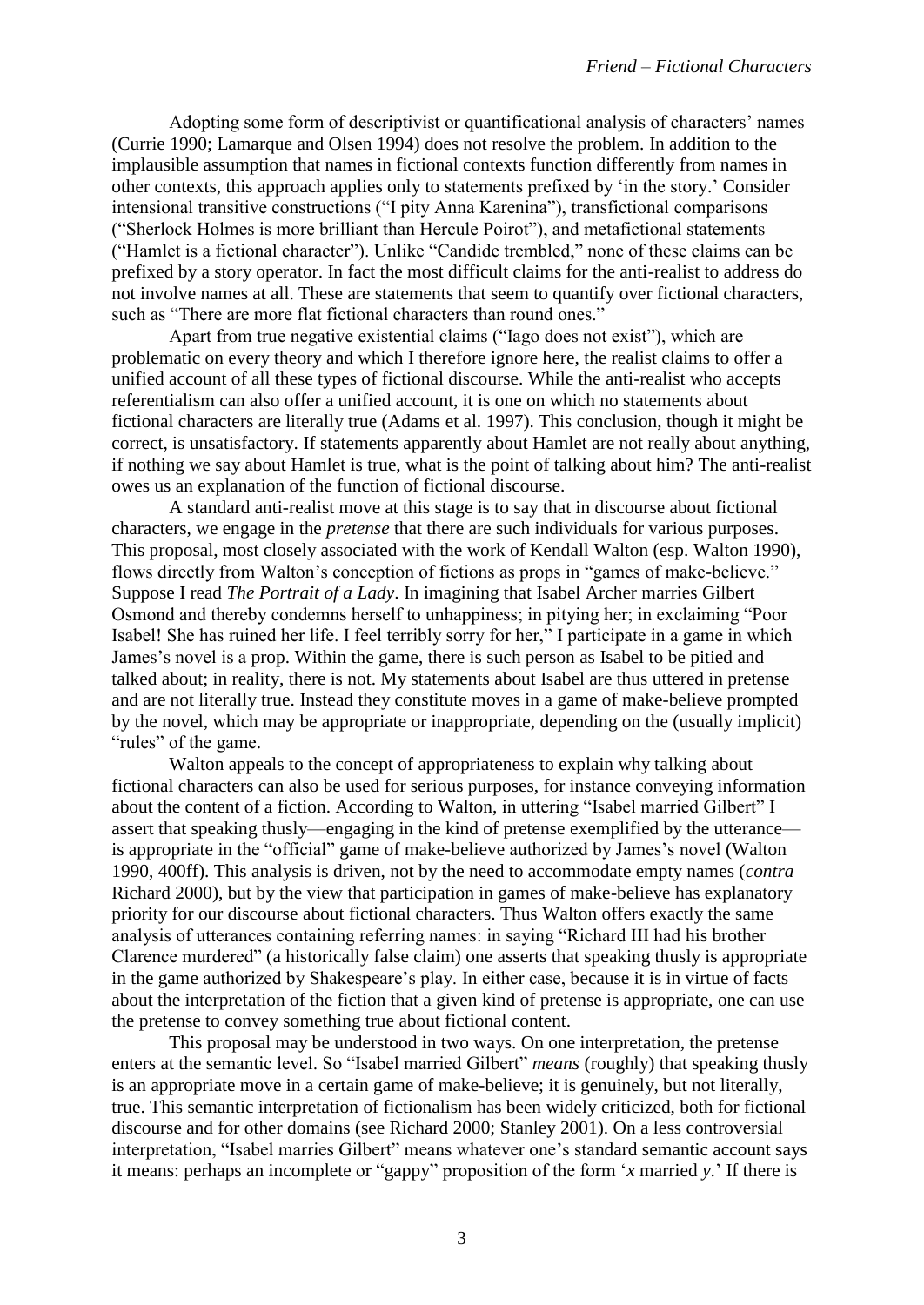no Isabel or Gilbert, the statement expresses no complete proposition and thus cannot be true. The fictionalist must then explain how such statements can be *used* to convey truths, typically by specifying the rules or "bridge laws" connecting statements uttered in pretense with realworld truth conditions (Nolan 2005; see also Richard 2000 for a critical account). I assume this pragmatic interpretation here.

An advantage of Walton"s approach over anti-realist alternatives is that the same analysis can be extended to other kinds of fictional discourse. On Walton"s view, statements such as "I feel terribly sorry for Isabel" or "Holmes is more brilliant than Poirot" convey truths about the kinds of pretense appropriate for certain "unofficial" games of make-believe, games that go beyond the authorized content of a fiction. While the facts in virtue of which these utterances count as appropriate moves (e.g., facts about my emotional state, facts about comparative interpretation) vary for different kinds of pretense, all such utterances have the same *general* real-world truth conditions. At the same time, given the bridge laws connecting kinds of pretense with relevant facts, we can convey more *specific* truths: for instance, that I experience a certain emotional state in response to James's novel.

There are several difficulties facing the pretense approach. First, while claims about my pity of Isabel or about Holmes"s brilliance compared to Poirot"s might be construed as natural continuations of the pretense that there are such *persons*, this seems less plausible for metafictional claims like "Isabel is a fictional character," which appear to be both serious and straightforwardly true. Walton suggests two options for dealing with the latter sort of discourse. The first is to invoke an unofficial game in which we assume that there really are such things as fictional characters, that the entities the world contains can be divided into "fictional" and "real." The alternative is to see the explicit reference to Isabel"s fictionality as a "betrayal" of the pretense, implied by the use of the name, that there is such an individual (Walton 1990, Ch. 11). Realists are likely to treat either approach as an *ad hoc* maneuver designed to extend the pretense analysis to recalcitrant data; but as we shall see (§3), realists face similar challenges in trying to account for certain domains of discourse.

A second and more pressing concern about the pretense approach is that it is radically underspecified. How do we individuate games of make-believe? What makes it the case that a certain kind of pretense is appropriate for a particular game? And most importantly for present purposes, in virtue of what does a given kind of pretense count as about a fictional character? The challenge is to answer these questions without invoking fictitious objects.

Suppose for the sake of argument that my utterance "Isabel married Gilbert" expresses the gappy proposition "*x* married *y.*" It therefore expresses the same proposition as "Romeo married Juliet" and, for that matter, "Isabel married Isabel." Yet these statements appear to be about different things. This difference is a recurring challenge to referentialists who accept anti-realism. They must explain how to distinguish thought or discourse about one non-existent thing from thought or discourse about another, without appealing to objects. Walton"s explanation is that the uses of the names exemplify different *kinds of pretense*: the Isabel-directed kind, the Gilbert-directed kind, etc. The question is then what individuates these kinds of pretense.

Individuation cannot just be by name (type), since different characters may have the same name ('Emma' in Austen and Flaubert) and the same character may have different names ('Odysseus' and 'Ulysses,' at least in English). Appealing to the descriptive content associated with a character's name (Adams et al. 1997) will fail to distinguish between characters described in the same way ('the man in the corner'; Cervantes' and Pierre Menard"s Don Quixotes), or will entail that there are two distinct characters whenever an apparently single character is described differently (Odysseus in *The Odyssey* and *The Aeneid*). Walton concludes that there is no way to specify a kind of pretense apart from pointing to instances related in certain ways to a fiction (Walton 1990, 390ff). Perhaps the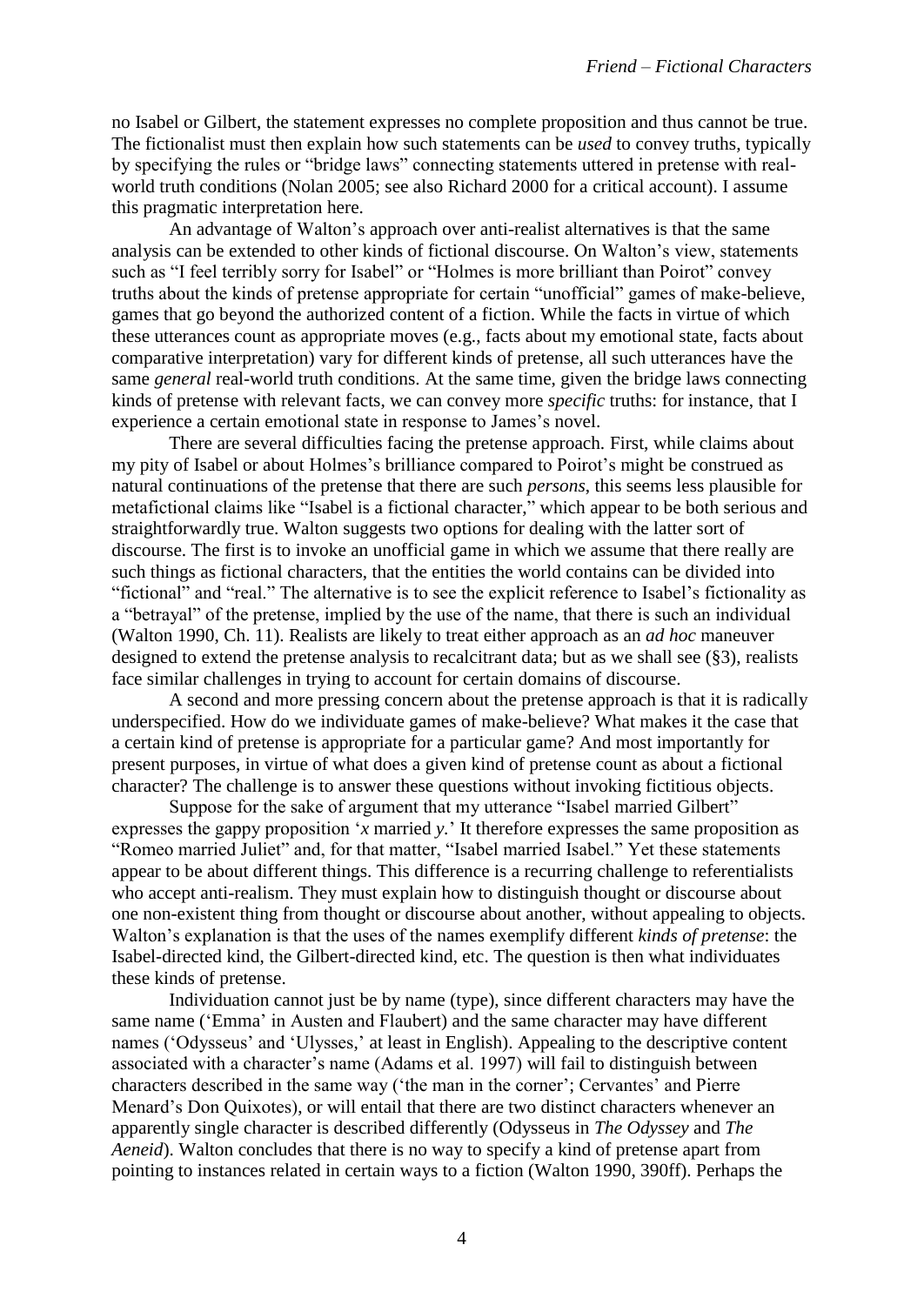fact that some uses of "Emma" are related to *Emma,* while others are related to *Madame Bovary,* explains why they involve different kinds of pretense.

Yet reference to a fiction is insufficient to individuate kinds of pretense. *Emma* and *Madame Bovary* each constitute a prop for imaginings about a variety of characters, not just their heroines. How do we distinguish the aspects of a novel that count as props for particular characters? Appeal to the merely syntactic name-types in the text (e.g., the word "Emma") will not help, since it is only under interpretation that certain parts of the text count as about the character. Once we admit semantic interpretation, however, we return to the problem of how to distinguish between kinds of pretense about Emma Woodhouse and kinds of pretense of (say) Harriet Smith without invoking fictitious objects. (Thanks to an anonymous referee for suggesting this line of argument.) Anti-realists have not provided a clear solution to this problem. Assessment of the pretense theory therefore awaits a developed proposal about how to individuate semantic content consistently with anti-realism.

In the absence of such a proposal realism is more attractive. From the realist perspective, statements or thoughts about Emma Woodhouse are genuinely about a fictitious object—a different one than statements or thoughts about Emma Bovary—and this object figures in their semantic contents. Realists thus argue that they can provide a simpler, more unified account of discourse about fictional characters than anti-realists, while retaining the intuition that many statements, such as "Emma Bovary is a fictional character," are literally true. Of course if there are no fictitious objects, a theory that postulates them, no matter how elegant, is unacceptable. If there is no phlogiston, statements apparently about phlogiston are not about anything—even if postulating phlogiston would make it easier to do semantics. The realist must offer positive reasons to think that there are fictitious objects.

#### *§3. Realism and literary practices*

Realists argue that our ordinary literary practices—our practices of reading, writing, thinking, and talking about fiction—commit us to fictitious objects: existent abstract objects in roughly the same ontological category as novels, plots, and rhyme schemes. Despite the able defense of non-existent and non-actual objects by such philosophers as Terence Parsons (1980) and Graham Priest (2005), skepticism about the ontological status of these entities makes the postulation of existent abstracta the most attractive version of realism. In what follows I use the term "realism" exclusively for this view.

There are two versions of realism. According to *internal realism*, fictitious objects are abstracta such as person-kinds, roles, or character-types (Wolterstorff 1980; Currie 1990; Lamarque 2003, respectively; see also Zalta 1988). Like the rhyme scheme of a sonnet, these are eternal, uncreated entities, delineated or constituted by sets of properties; for every set of properties, there is a corresponding object. In the case of fictitious objects, the individuating properties are those the character has from a perspective "internal" to the fiction, such as being a young woman or being a Danish prince. Authors may be said to create characters, but only in the sense of making them *fictional*, by creating the narratives in which they appear. According to *external realism*, fictitious objects are more like novels, literally created by authors and dependent for their continued existence on texts and readers (Kripke unpublished; van Inwagen 1977; Howell 1983, 1996; Salmon 1998; Thomasson 1999). On this view, fictitious objects are individuated by such "external" properties as having been created by Tolstoy, being introduced on the first page of *Emma*, etc., rather than by properties attributed in the story.

As previously noted, one motivation for realism of either kind is the intentionality, or object-directedness, of thoughts and discourse about fictional characters (Thomasson 1999). Thoughts about Raskolnikov are about *Raskolnikov*, not Fyodor Karamazov or Hamlet. They often function as singular thoughts: in imagining that Hamlet hesitates, I am not thinking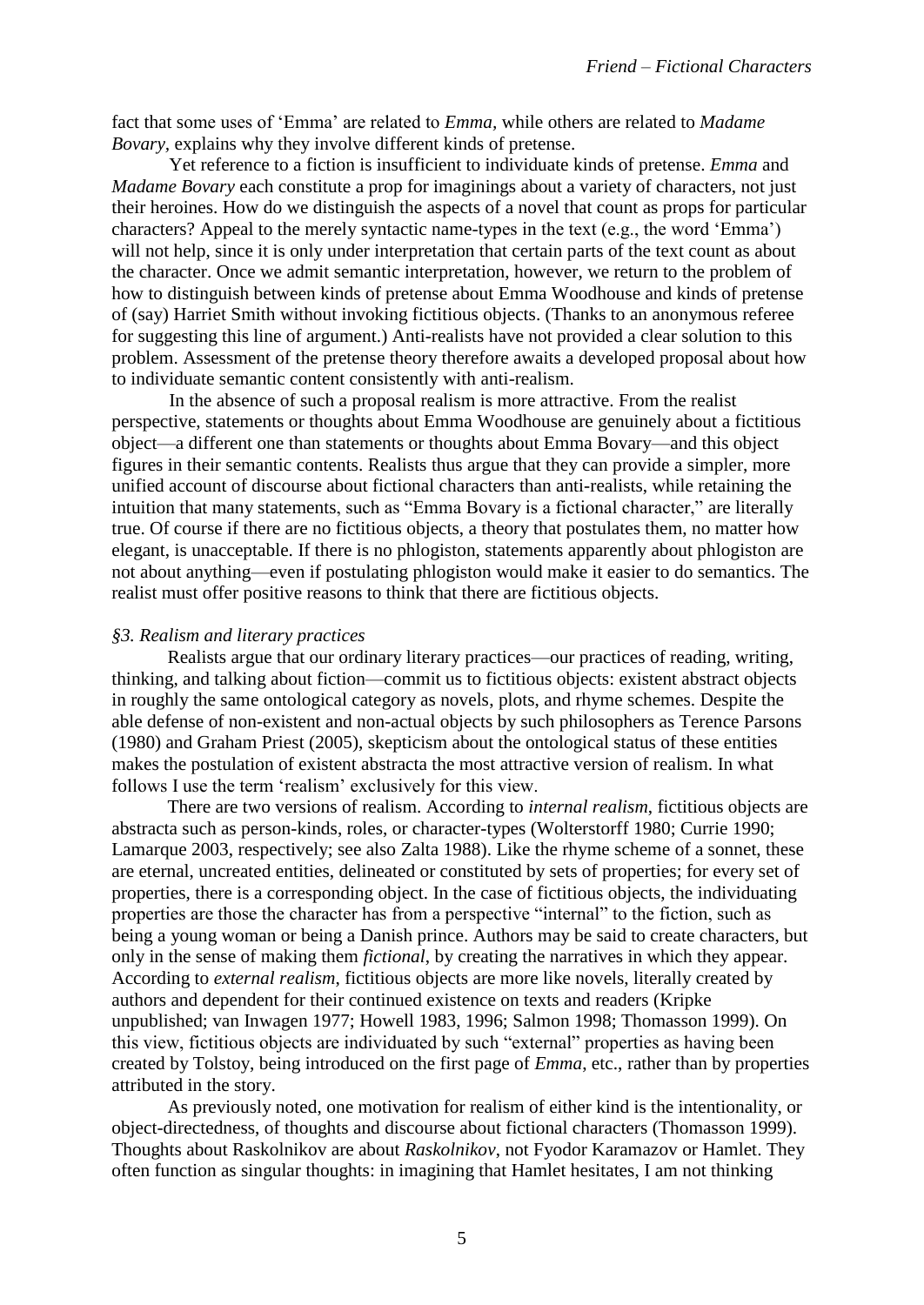about someone or other who hesitates, but about Shakespeare"s character. Thus I can engage in "counter-fictional" imagining, as when I consider what would have happened had Hamlet killed Claudius sooner. Furthermore, we intersubjectively identify characters even when we disagree about them. For instance, some critics argue that the governess in Henry James"s *The Turn of the Screw* reliably reports her struggle against the demonic influence of two ghosts on her young charges, others that she—the same character—is a deluded woman who murders an innocent child. And we do more than think about these characters: we pity Anna Karenina, despise Iago, and admire Atticus Finch. The realist argues that the best explanation of these phenomena is that we are thinking and talking about fictitious objects. In the absence of an accepted anti-realist account of intentionality, realists seem to have the upper hand on this issue (though see §5).

Another argument in favor of realism is provided by critical discourse, especially discourse that quantifies over fictional characters. "There are more flat fictional characters than round ones" not only seems to be true, it entails "There are fictional characters." Van Inwagen (1977, 1983, 2003) argues that there is no adequate paraphrase of such claims that preserves logical entailments without quantifying over fictional characters. If our best theory of literature quantifies over fictional characters, then by the standard Quinean criterion of ontological commitment we are committed to their existence.

Anti-realists may reply to this objection in one of two ways. First, they may argue that contrary to appearances, statements like "There are more flat fictional characters than round ones" do not have the same logical form as (say) "There are more small lakes than large ones," and therefore do not enter into the same kinds of entailment relations. The claim that the surface grammar of sentences may belie their logical form is a familiar one, explaining for instance why "No-one came to the party" has a different logical form from "Sam came to the party," and thus why the latter but not the former entails that someone came to the party; or why inferences about "the average family" do not yield conclusions about a particular, average family. One might argue that the term 'fictional characters' makes a complex semantic contribution to sentences containing them, analogous to 'the average family'; or one might deny that all serious uses of quantifiers are existentially committing (cf. Azzouni 2004). These options are consistent with the semantic interpretation of fictionalism mentioned above, and are likewise controversial (see Stanley 2001).

The alternative, in line with the pragmatic interpretation of fictionalism, is to argue that although "There are more flat fictional characters than round ones" has exactly the logical form it appears to have, and thus entails "There are fictional characters," neither the premise nor the conclusion should be taken seriously. If discourse about fictional characters involves pretense, the conclusions of inferences apply only within the pretense. Similarly, given the assumption that the logical laws in the game authorized by *The Portrait of a Lady* are the ones we take for granted in the real world, "Isabel married Gilbert" entails that there are at least two individuals who married *in the game*, but entails nothing about the number of people married in the actual world. Quine"s criterion of ontological commitment assumes the serious use of quantifiers. The realist's insistence that critical discourse about fictional characters is serious arguably begs the question against the pretense theorist.

A third argument in favor of realism is that the existence conditions for fictitious objects are so minimal that there can be no reason to reject them. All that is required for there to be fictitious objects is for an author to write a fiction in which she pretends to refer to an individual (Thomasson 2003a, 2003b; Schiffer 1996). As Thomasson puts it, "to accept that Austen wrote certain sentences in a novel pretending to refer to one Emma Woodhouse (not referring back to any actual person), but deny that she created a fictional character, is a mere distortion of ordinary usage" akin to accepting that there are baseball games in which teams change sides after every three outs, but denying that there are innings (Thomasson 2003a,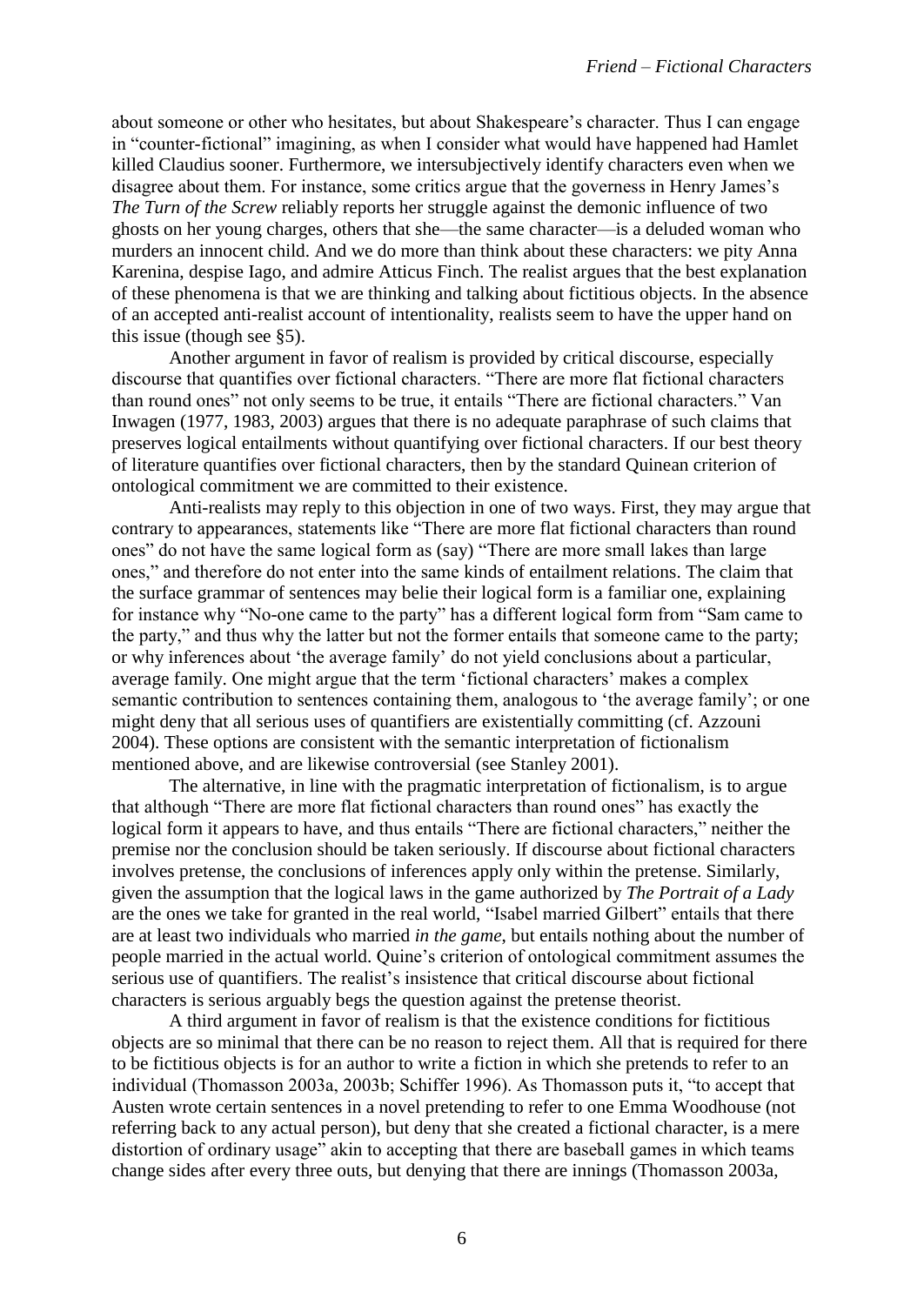149). Once we accept that there are works of fiction, there can be no justification for denying that there are fictitious objects.

There are, however, two worries about this realist appeal to our literary practices. First, the strategy cannot be restricted to fictitious objects. There are established practices of talking about and quantifying over mythical creatures (Zeus, Santa Claus), failed scientific posits (Vulcan, phlogiston), impossible objects (the round square), figments of the imagination, etc. Salmon (2002) argues that there is no good reason to acknowledge the existence of Sherlock Holmes that does not also apply to Vulcan; the fact that one case springs from pretend reference and the other from failed reference is not ontologically relevant. Caplan (2004) extends the argument to merely imagined objects, such as the three shiny apples I am currently visualizing. While my thinking about them does not create any (concrete) *apples*, on this view it does create abstract objects. To accept this view is to accept that not only fiction, but also failures to refer and episodes of imagining, are sufficient to create abstract objects. Many would find this conclusion implausible.

The second problem is that our ordinary practices of engaging with fiction do not definitively determine the ontological status of fictional characters. It is part of this practice that we deny the existence of fictional characters; we do not, unless gripped by philosophical theory, similarly deny the existence of novels or plots. Moreover, even if we take our ordinary practices to support realism, they are indeterminate about the nature of fictitious objects. On the one hand, we say that the Ulysses of Dante"s *Inferno* is the same character as the Odysseus of Homer"s *Odyssey*, even though he differs in important respects. This feature of our practice is captured better by external realists, for whom Dante"s intention to refer to Homer's character suffices for the identity, than by internal realists, for whom different abstract objects are delineated by the different sets of properties in each fiction. On the other hand, we sometimes distinguish between Dante's and Homer's characters, precisely because the authors attribute different properties to them. We also think of characters as repeatable types, such as the Villain of folktales or the traditional Faust character (Lamarque 2003).

Lamarque (2003) argues that the identity conditions for fictitious objects are interestrelative. For literary historical reasons we might be interested in broadly defined charactertypes ("scorned woman"), while for purposes of close textual analysis we pay attention to the individual character (Medea). Given this variation, there may be no answers to questions about when we are dealing with the same character or how many characters there are. For instance, in Hardy"s *Tess of the d'Urbervilles*, Tess is arrested at Stonehenge by sixteen policemen, who are not otherwise distinguished. Are there sixteen fictional characters? Is the "man in the corner" of one fiction the same character as the "man in the corner" of another? Thomasson (2003a) says that we should not expect answers to these questions, because the existence and identity conditions for fictitious objects are determined by practices whose informal rules are vague and imprecise.

One might take these indeterminacies to be a reason to reject fictitious objects (cf. Adams et al. 1997). But given the difficulty of providing identity conditions of other abstract objects such as novels and plots, and the fact that anti-realists must also explain how we identify characters, this may not be a devastating objection. If we are willing to accept that there are novels and plots, perhaps we should accept fictitious objects (and mythical creatures, etc.). The interesting question becomes not whether there *are* fictitious objects, but what they *do*. Realists claim that the postulation of fictitious objects provides a smooth semantic account according to which much of our discourse about fictional characters is literally true. I consider this claim in the next section.

### *§4. Speaking of fictional characters*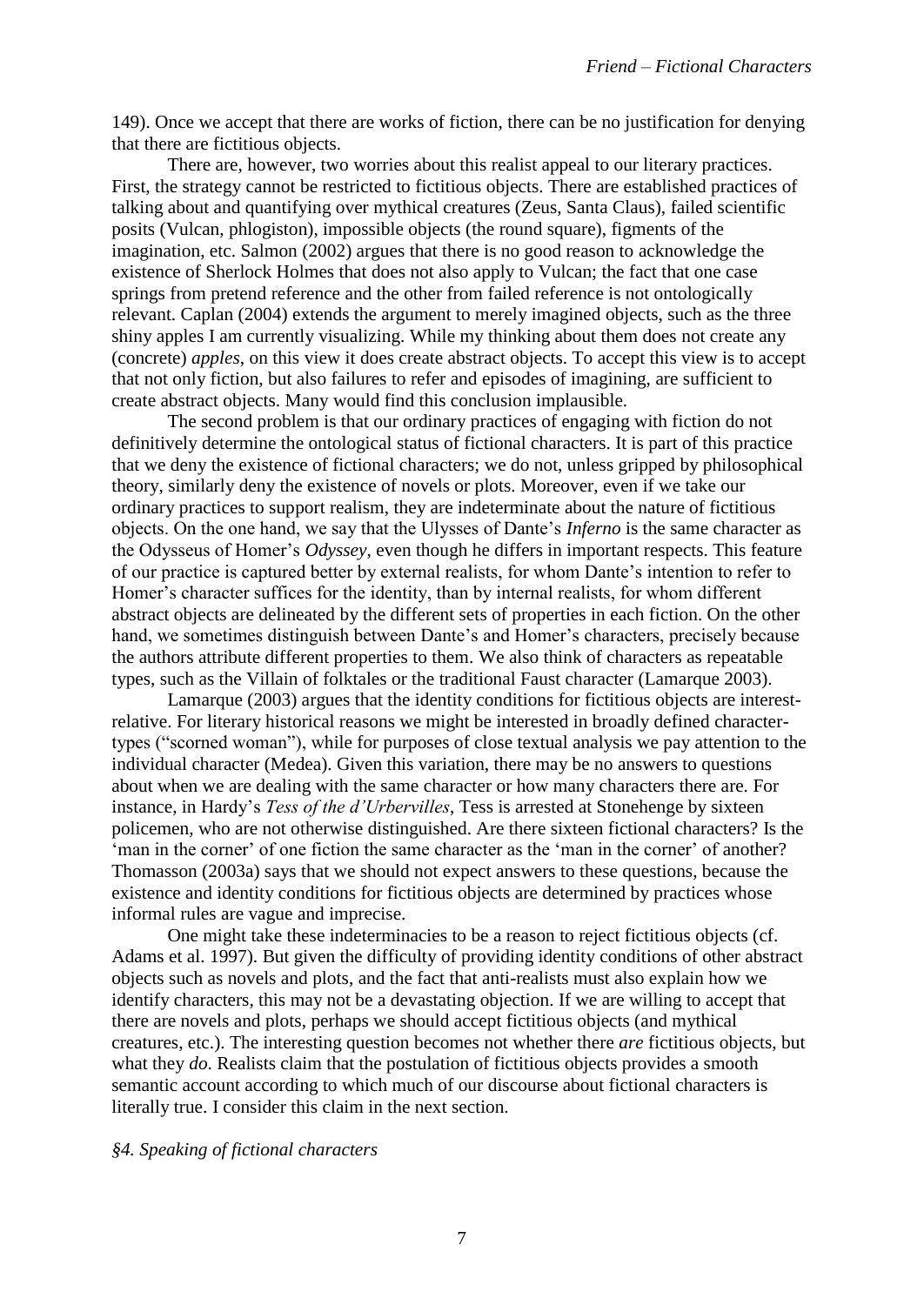Readers of *Pride and Prejudice* care about Lizzie Bennet, hope she will marry Mr. Darcy, become frustrated at her stubbornness, and delight in the happy ending. These responses are basic to our engagement with fiction. According to the realist, however, Lizzie and Darcy, as abstract objects created or delineated by Austen, do not have properties like being a man or woman or being in love. (Presumably, it is merely a convention that we use the pronouns "he" and "she" for them.) While we might *imagine* that Lizzie is stubborn, this is not actually so. It would seem, then, that for the realist "Lizzie is stubborn" cannot be literally true, just as the anti-realist claims.

There are three different realist strategies for addressing this issue. Some realists distinguish two ways in which a property can be predicated of an abstract object (van Inwagen 1977; Zalta 1988). On this view, Lizzie has the property of being stubborn, but in a sense special to abstracta—call this *being stubborn\**—different from the one in which ordinary people have that property. So "Lizzie is stubborn" is literally true only if it means Lizzie *is stubborn\**. If it means that Lizzie is stubborn (the way people are), it is literally false, since it is only according to the fiction that she is. The result is an ambiguity in predications of fictional characters (cf. Hanley 2003).

A different realist approach is to claim that insofar as we adopt a perspective "internal" to the fiction—the perspective from which Lizzie is a human being—we do not refer to fictitious objects. It is only when we step outside this perspective and speak seriously that we do so. On this view, wherever a predication of a fictional character can be prefixed by 'according to the story,' there is no reference to a fictitious object (Kripke unpublished; Currie 1990; Lamarque and Olsen 1994). In these cases, speakers continue the author"s pretense that there is such a person; where no prefix is available, as in critical discourse, they refer to a fictitious object. An obvious problem with this proposal is that it fails to offer a unified account of discourse about fictional characters, since it makes characters' names ambiguous: in some contexts "Lizzie" refers, in others it does not (Salmon 1998).

The realist who wants to avoid either kind of ambiguity will say that although "Lizzie is stubborn" refers to a fictitious object, the statement predicates of it a property that it does not possess (in any sense). Just as it is only according to *Candide* that Lisbon is visited by its eponymous hero, it is only according to *Pride and Prejudice* that Lizzie is stubborn (Salmon 1998; Thomasson 1999). "In the novel, Lizzie is stubborn" is therefore literally true. When we drop the prefix, though, we say something literally false; in such cases, we are engaged in the pretense that the character is a human being. While the invocation of pretense might seem to make the postulation of a fictitious object superfluous, the realist can argue that unlike the anti-realist who appeals to pretense, she has an account of what makes the pretense "about Lizzie."

Even so, the proposal has at least one unintuitive consequence. As already noted, our basic response to fiction is to imagine what is "fictionally true." Though it is fairly clear what it means to imagine a person or place to be different than it is, it is more difficult to grasp what it means to imagine that an abstract object has the kinds of properties that can only belong to a concrete object (Thomasson 2003b). This sounds rather like asking us to imagine, of the number Three, that it visits Lisbon; or that the Constitution is stubborn. It is more plausible to say that we simply imagine that there are such *people* as Lizzie and Candide, for instance by imagining that the author's use of a name leads back to a real person. Given that the ability to imagine that there are things which there are not is perfectly familiar, postulating an abstract object only seems to obscure matters.

A more significant problem for every realist theory is the unsustainably sharp distinction between the internal and external perspectives (Friend 2000; Pelletier 2003). Whereas the anti-realist claims that no statement about fictional characters is literally true, the realist distinguishes between statements that are ("Candide is a fictional character") and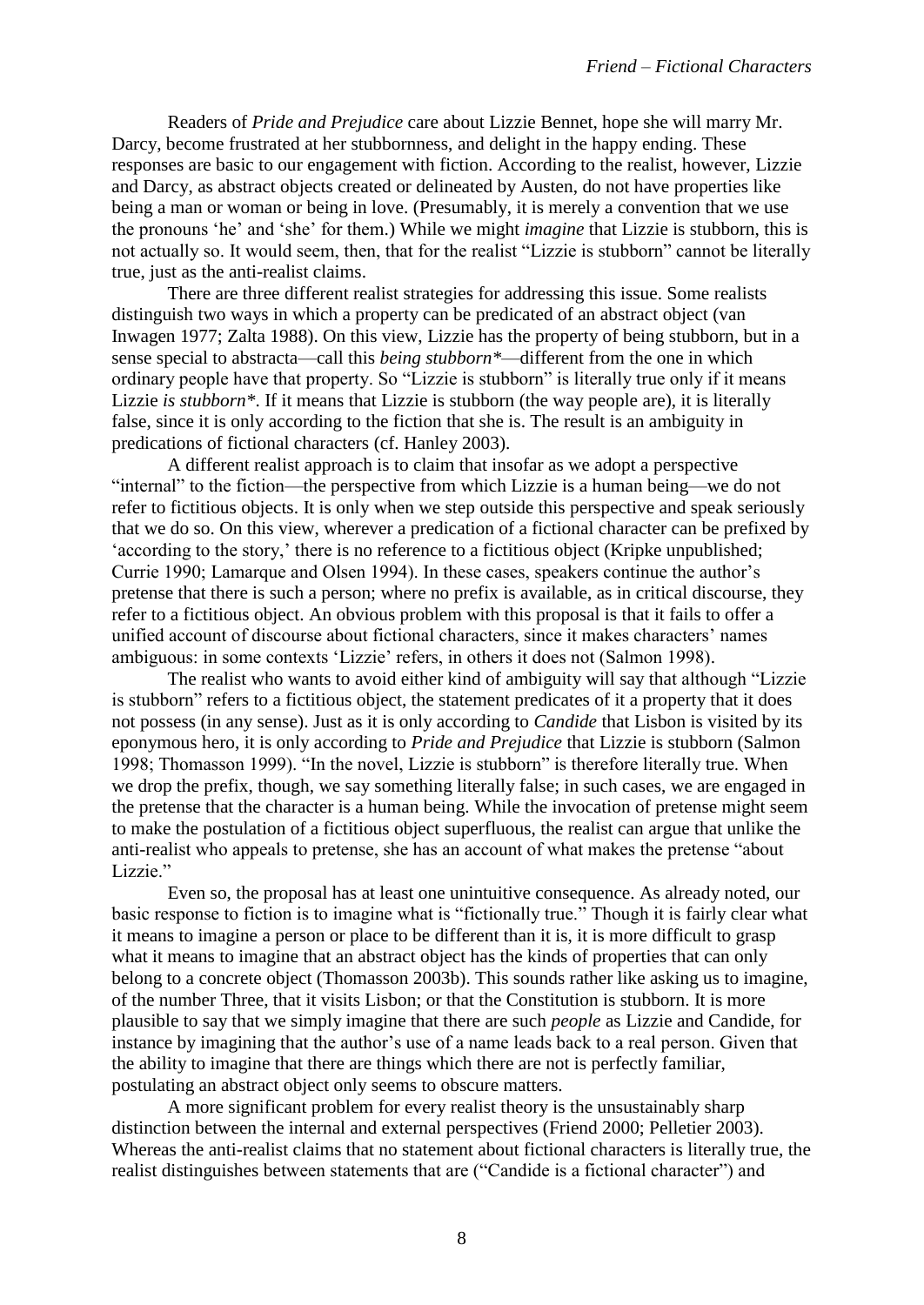statements that are not ("Lizzie is stubborn"). It turns out that much of our discourse falls into the latter category. Because claims such as "I pity Isabel Archer" cannot be prefixed, some realists contend that my pity is directed at the fictitious object Isabel (Kripke unpublished). Surely, though, it is only from the internal perspective that Isabel deserves pity, if on the external perspective she is an abstract object that cannot suffer. Similarly, the realist cannot treat "Holmes is more brilliant than Poirot" as literally true, because as an abstract object neither Holmes nor Poirot is literally brilliant, or intelligent, or even a bit clever. They are only brilliant-to-such-and-such-a-degree *according to the stories*.

The realist might concede that these cases involve pretense, but deny that this is so for serious critical discourse. Such a denial does not seem consistent with critical practice, however, which typically involves a mix of perspectives. Critics are often concerned with the interpretation of fictional content, as in the debate over the interpretation of *The Turn of the Screw*. The critics engaged in this debate typically write as if the governess were a person. Even when critics acknowledge the fictionality of characters, they rarely drop the pretense entirely. In his lecture on Austen, A. C. Bradley writes, "In all her novels, though in varying degrees, Jane Austen regards the characters, good and bad alike, with ironical amusement, because they never see the situation as it really is" (Bradley 1993, 355). In the book section of the *Guardian*, we discover that Mr. Darcy was recently voted "the fictional character women would most like to invite to a dinner party," which leads the critic to reflect that "women are swooning over a fictional character who is the epitome of the dominant patriarchal male" (Potter 2004). The realist cannot treat these claims as literally true.

The same mix of internal and external perspectives is evident in many works of fiction. In John Fowles"s *The French Lieutenant's Woman*, for example, the narrator identifies himself as the author of the fiction we are reading and intersperses chapters about the fictional events with chapters about his own technique. Near the end of the novel the narrator/author inserts himself into the story and sits across from his main character on a train in order to contemplate what to do with him—that is, how to end the book. Such *reflexive fictions*, which acknowledge their own fictionality, are not limited to postmodern novels. Here is a passage from Fielding"s *Tom Jones*: "As we have now brought Sophia into safe hands, the reader will, I apprehend, be contented to *deposit her awhile, and to look a little after other personages*, and particularly poor Jones, whom we have left long enough to do penance for his past offences" (quoted in Pelletier 2003, 199; his italics). As Pelletier argues, fictions can treat fictional characters *as* fictional characters without "stepping outside the pretense or breaking the rules of fiction" (199). The apparently serious metafictional claim that Sophia is a fictional character (a personage) can be embedded within the pretense of the novel.

These observations lend support to the anti-realist contention that pretense pervades all kinds of fictional discourse. Yet the anti-realist seems to be just as committed as the realist to the problematic distinction between the internal and external perspectives. Walton distinguishes between the kinds of pretense involved in different games of make-believe: in the official game with *Anna Karenina*, "Anna commits suicide" counts as true, but "Anna was created by Tolstoy" does not. A statement such as "Tolstoy"s most famous fictional character commits suicide" appears to involve at least two different kinds of pretense. Walton could reply that such statements suggest an unofficial game of make-believe in which there are fictional characters and they possess both "internal" and "external" properties. This reply requires an explanation of how to individuate games of make-believe or kinds of pretense, however, which the pretense theorist has not provided.

In a sense the difficulty here is not nearly so pressing for the anti-realist as for the realist, since for the former there is no contrast between what Anna is *really* like and how we imagine her to be. Unlike the distinction between literally true claims and claims involving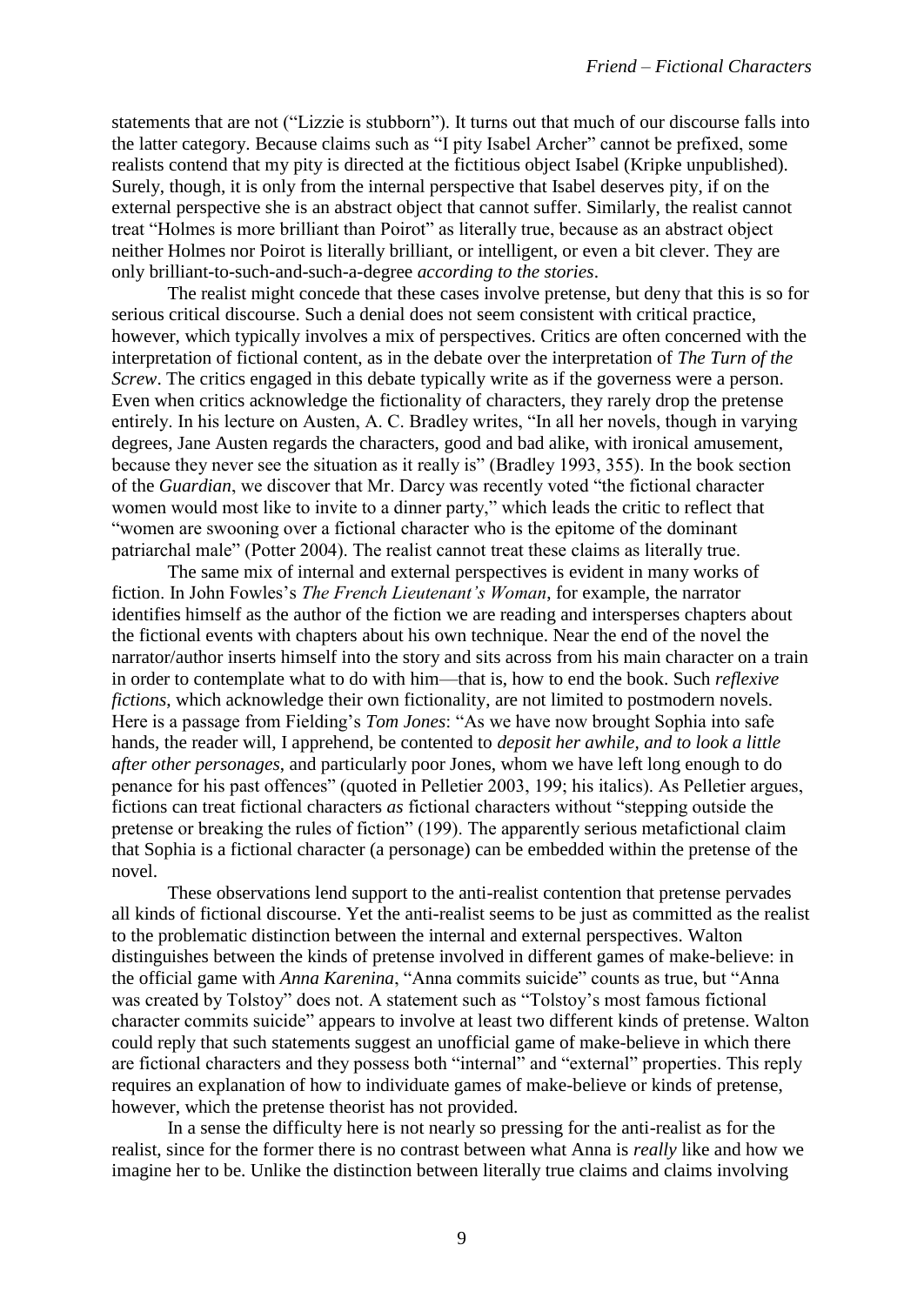pretense, the line between kinds of pretense need not be sharp. There is ample evidence that we slip easily between games of make-believe in other contexts. Studies of childhood pretense, for instance, indicate that young children can keep track of multiple games of makebelieve simultaneously, while also keeping track of what is and isn"t pretend (see Gendler 2003). Again, though, the claim that we can slip "between" games of make-believe presupposes a way to distinguish those games.

## *§5. Assessing the theories*

Let us take stock. According to the anti-realist, there are no fictitious objects; therefore statements about fictional characters cannot be literally true. So in talking about fictional characters we engage in the pretense, established by authors of fiction, that there are such-and-such persons, places, and things. According to the realist, there are fictitious objects; therefore statements about fictional characters can be literally true. But because fictitious objects are so unlike the way we imagine them, only a small proportion of our discourse actually is. So in talking about fictional characters we (usually) engage in the pretense, established by authors of fiction, that there are such-and-such persons, places, and things. With respect to the literal truth of claims about fictional characters, realists fare little better than anti-realists.

Even if realists admit a greater role for pretense, however, they still seem to have the advantage in explaining the intentionality of thought and discourse about fictional characters. By contrast with anti-realists, they have a ready answer to the question of why certain kinds of pretense are about one fictional character rather than another. Yet this advantage is not as great as it appears.

It will be recalled that according to realists, decisions about the identity of fictitious objects are inevitably imprecise and interest-relative. If this is so, it appears that such objects play no role in explaining how we identify fictional characters. I say that the governess in *The Turn of the Screw* is reliable; you say that she is deluded. We are disagreeing about the same character, but are we disagreeing about the same fictitious object? If so, which object? The realist answers, plausibly: the one in the novel. But this answer is problematic. For internal realists, determining whether or not the governess is delusional (by interpreting the text) just *is* deciding which abstract object—the one defined by delusion or the one defined by heroism—is the one in the novel. If James's novella is ambiguous between these interpretations and we might adopt either depending on our interests, it is indeterminate whether we are talking about one fictitious object or two (or more).

The external realist seems able to avoid this result because she does not individuate fictitious objects by the properties attributed to them in stories. She can claim that the disagreement is about a single fictitious object, namely the one created by James, introduced on such-and-such page of the novella, and so forth. Yet the same difficult arises for transfictional discourse. If I identify Dante's Ulysses with Homer's Odysseus and you don't, our discussion of *The Inferno* may or may not be about the same fictitious object.

Even if we accept realism, then, we must determine whether there is one or more fictional characters in a work—a matter for the interpretation of the text given our interests to decide whether we are dealing with one or more fictitious objects. Of course if we accept anti-realism we require the same kind of interpretation to decide whether we are dealing with one or more kinds of pretense, and anti-realists have not satisfactorily addressed this problem. Yet there is reason to think that an anti-realist account is required independently of issues to do with fiction and fictional characters, since there are a wide variety of domains in which we seem to be talking or thinking about the same thing even when there is no thing we are talking or thinking about. Once we have such an account, it is not clear why we need fictitious objects.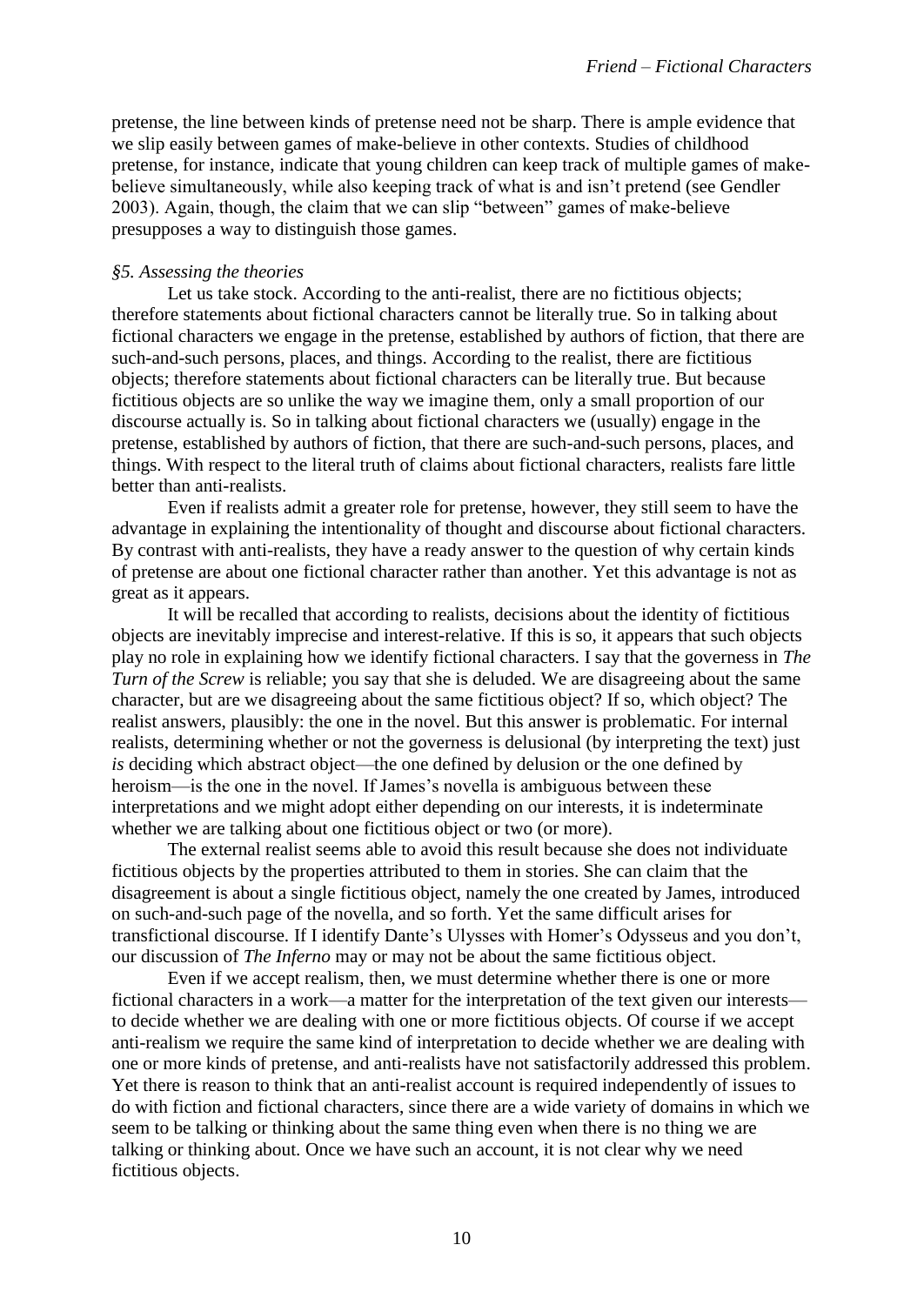The realist faces a dilemma. If she admits that there are *any* instances in which we talk or think about what does not exist, an explanation of what makes our thought and discourse "about the same thing" that does not appeal to abstract objects will be required. In that case, the anti-realist could invoke the same explanation for fictional characters. Alternatively, the realist could deny that in such cases we are talking or thinking about nothing: instead, we are referring to abstract objects. But if every thought or utterance is guaranteed to have a real object (cf. Thomasson 1999, 90), what reason do we have to think that the object involved in my thoughts is ever the same as the object involved in yours? We require a means of individuating the abstract objects involved in different thoughts about Anna Karenina or in distinct visualizations of three apples—one that does not appeal to the objects themselves, since their identity is precisely the issue. Without such an explanation, abstract objects could not be used to individuate semantic contents, and this potential advantage of realism over anti-realism would be lost. But with such an explanation, it seems that the anti-realist would have the tools necessary to explain the intentionality of thought and discourse about fictional characters without ever invoking fictitious objects.

To sum up. Whether or not we accept realism, we must allow pretense a significant role in explaining thought and discourse about fictional characters. And whether or not we accept realism, we require an explanation of why a given thought or utterance is about one fictional character rather than another. It is hard to avoid the conclusion that even if there are fictitious objects, they are superfluous to an account of how we engage with fictional characters.

## *References*

- Adams, Fred, Gary Fuller, and Robert Stecker. 1997. "The Semantics of Fictional Names." *Pacific Philosophical Quarterly* 78: 128-148.
- Azzouni, Jody. 2004. *Deflating Existential Consequence: A Case for Nominalism*. New York: Oxford University Press.
- Bradley, A. C. 1993. "Jane Austen: a Lecture." In *Emma: A Norton Critical Anthology*, ed. S. M. Parish. New York: W. W. Norton & Company, 354-357. Originally published in *Essays and Studies by Members of the English Association* 2 (1911): 7-36.
- Braun, David. 2005. "Empty Names, Fictional Names, Mythical Names." *Noûs* 39: 596-631.
- Caplan, Ben. 2004. "Creatures of Fiction, Myth, and Imagination." *American Philosophical Quarterly* 41: 331-337.
- Currie, Gregory. 1990. *The Nature of Fiction*. New York: Cambridge University Press.

Friend, Stacie. 2000. Review of *Fiction and Metaphysics*. *Mind* 109: 997-1000.

- Gendler, Tamar Szabó. 2003. "On the Relation between Pretense and Belief." In *Imagination, Philosophy, and the Arts*, eds. M. Kieran and D. M. Lopes. London: Routledge, 125- 141.
- Hanley, R. 2003. "Much Ado About Nothing: Critical Realism Examined." *Philosophical Studies* 115: 123-147.
- Howell, Robert. 1983. Review of *Nonexistent Objects*. *Journal of Philosophy* 80: 163-173.
- Howell, Robert. 1996. Review of *Mimesis as Make-Believe*. *Synthese* 109: 413-434.
- Kripke, Saul. Unpublished. "Reference and Existence: the John Locke Lectures for 1973."
- Lamarque, Peter. 2003. "How to Create a Fictional Character." In *The Creation of Art: New Essays in Philosophical Aesthetics*, eds. B. Gaut and P. Livingston. Cambridge: Cambridge University Press, 33-52
- Lamarque, Peter and Stein Haugom Olsen. 1994. *Truth, Fiction, and Literature: A Philosophical Perspective*. Oxford: Clarendon Press.